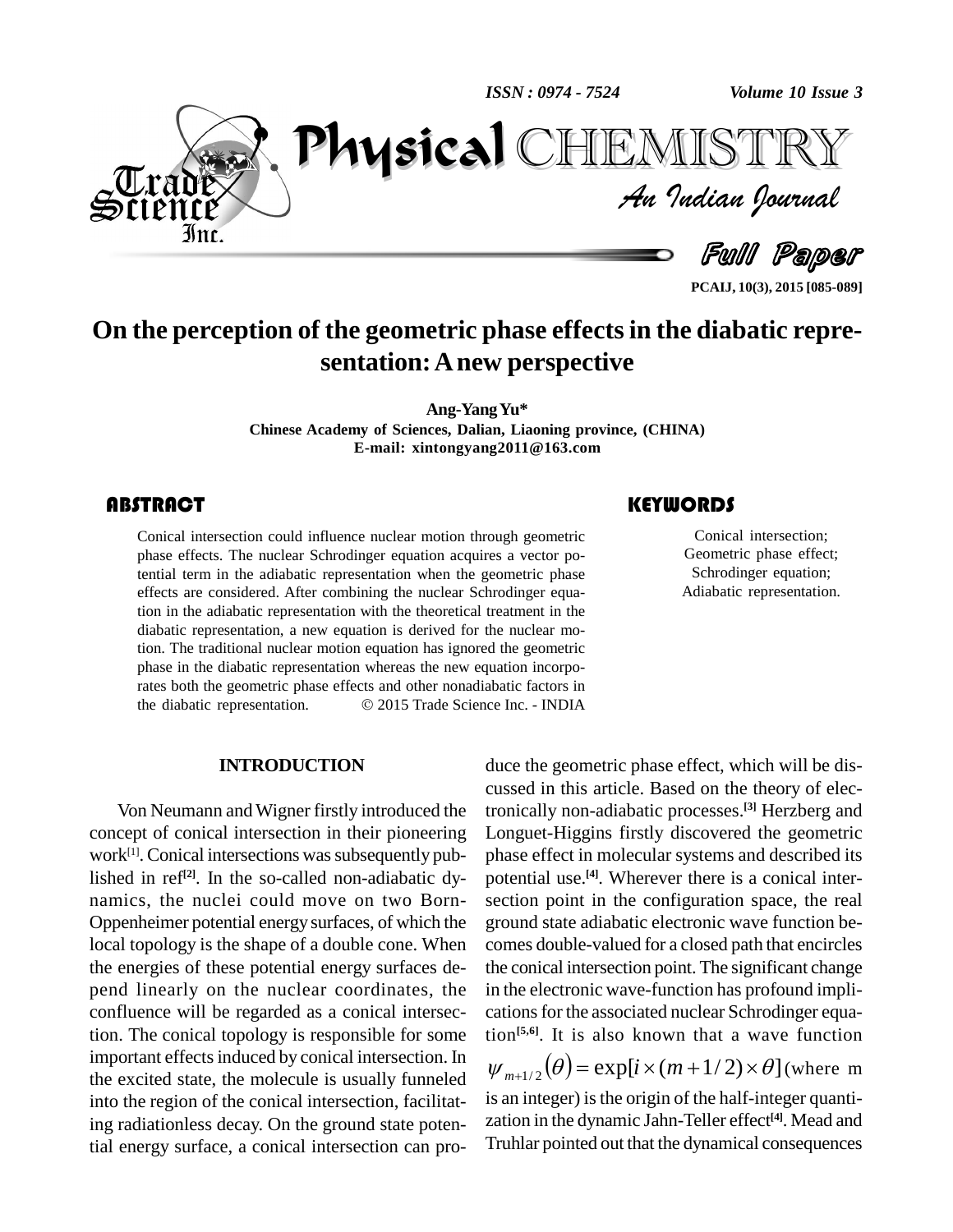## Full Paper

of this phenomenon are equivalent to the geometric phase effect<sup>[7]</sup>. The electronic wave-function was fect] often altered to remove the sign change in the theoretical treatment. It is multiplied by a phase factor so that it returns to itself after traversing a closed loop around the conical intersection. The effect of this modification is to introduce a vector potential into the nuclear Schrodinger equation as shown in Refs. **[7-9]**.

In the realm of molecular reaction dynamics, the geometric phase effect often refers to the Berry phase effect or the molecular Aharonov-Bohm effect. The geometric phase effects on reaction dynamics proved to be a great amounts of progresses in the last de cades **[10]**. Earlier theoretical work is performed for to be a great amounts of progresses in the last<br>cades<sup>[10]</sup>. Earlier theoretical work is performed<br>the reaction D+H<sub>2</sub>(V=1,j=1)  $\rightarrow$  HD(V′=1,j′)+H the reaction  $D+H_2(V=1,i=1) \rightarrow HD(V=1,i)+H$  and the product rotational state distribution is in good agreement with the experimental results. The gen eral vector potential approach for including geometric phase effects in three-dimensional quantum scatric phase effects in three-dimensional quantum scat-<br>tering calculation was applied to the  $H+D_2(v, \text{ric})$ <br>j)  $\rightarrow$  HD(v', j')+D reaction at 126 values of total eníí, j )+D reaction at 126 values of total en ergy in the collisional energy range 0.4-2.4eV**[11]**. These time-independent quantum dynamical results are not only consistent with recent experimental re sults, but also with calculations that used a time de pendent quantum dynamical theory by Althorpe<sup>[12]</sup>. va Both the time-dependent and time-independent methods reach the same conclusion that no overall geo metric phase effect could be found in the observed quantities, however, these studies are in the frame work of the adiabatic representation which separates the motion of nuclei with the electrons **[13]**.

and the continuous representation of the local to- ene *I* conical interaction<br>*Indian* been<br>*Indian Indian*<br>*Indian Iournal* Manolopoulos and Child used a model Hamiltonian to study the sets of possible sign changes when N real quantum states are transported adiabatically around the N-fold degeneracy in Ref. **[14]**. Baer and his collaboratorsfocused on the topological features and formulated an extended Born-Oppenheimer equation for two and three coupled electronic states in Refs.<sup>[15,16]</sup>. The location of conical intersections Whe pography of seams of conical intersection of three or more electronic states has been investigated either<sup>[17-19]</sup>. Opalka and Domcke have modeled a PES  $\frac{d\ln A}{d}$ for a threefold degeneracy in CH<sup>+</sup> <sup>4</sup> system**[20]**. Addi-

Physical CHEMISTRY

tionally, the rovibrational structure and the GP eftionally, the rovibrational structure and the GP ef-<br>fect have been studied by Wörner et al<sup>[21]</sup>. Sarkar et al introduced an approach to deduce a generalized BO equation in Ref. **[22]** with the inclusion of GP effect by extension of the LH theorem**[23]** to four-fold Jahn-Teller systems **[24,25]**. What is more, Das et al returned to an issue related to the BO treatment to yield reliable diabatic potentials in Ref. **[26]**. To the best of our knowledge, no theoretical treatment of the geometric phase effect has been reported in the diabatic representation although there are some ad vances listed above. In this paper, the emphasis is the form of the Schrodinger equation which incor porates the geometric phase effects and some other non-adiabatic factors in the diabatic representation.

#### **THEORYAND RESULTS**

In the quantum dynamics theory shown in Refs.<sup>[27-</sup> **29]**, there are two ways of incorporating the geometric phase effects theoretically. The first approach expands the nuclear wave functions in terms of a double-valued basis set. The basis set changes sign around the conical intersection point. The geometric phase is put into the basis set at the beginning and the resulting nuclear wave functions are double valued functions around the conical intersection point. The approach has some disadvantages because it is difficult to implement in many cases.

The second approach is to multiply the real double-valued electronic wave function by a com plex phase factor such that the new electronic wave is a complex single-valued function around the coni cal intersection point. The nuclear wave functions are then single-valued around the conical intersection. As a result, the nuclear Schrodinger equation acquires a vector potential term and takes the following form:<br> $\frac{1}{2}$   $(\sqrt{37} + \sqrt{2})^2 + \sqrt{2}$ 

lowing form:  
\n
$$
[\frac{1}{2m}(-i\nabla - A(\bar{r}))^2 + V(\bar{r})]\psi(\bar{r}) = E\psi(\bar{r})
$$
\n(1)

Where  $V(\overline{r})$  is the ground electronic state potential energy surface (PES) for the molecule of interest and  $A(\overline{r})$  is the relevant vector potential. Both  $V(\overline{r})$ and  $A(\overline{r})$  are functions of the internuclear distances and m is the reduced mass of the investigated sys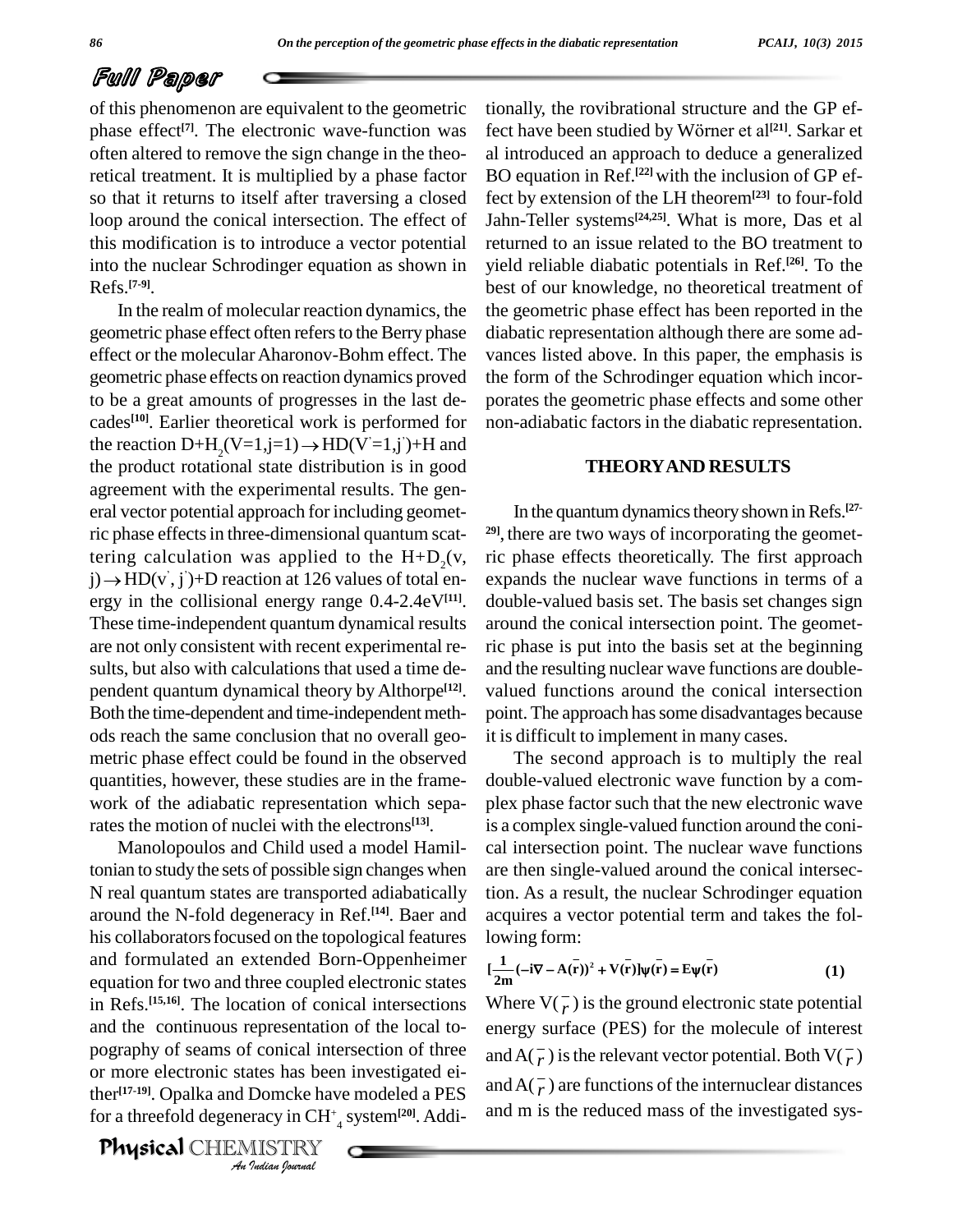tem. The advantage of this approach is that the nuclear wave functions can be expanded in terms of a single valued basis set. The inconvenience results from the more complicated form of nuclear Schrodinger equation than before. However, once numerical methods could solve this generalized Born-Oppenheimer equation, the situation can be treated simply by using the appropriate functional form for  $A(\overline{r})$  in equa- $\text{tion}(1)$ , that is to say, this approach can be extended to the more general conical intersection problem.  $\mathcal{L}$ tion(1), that is to say, this approach can be extended<br>to the more general conical intersection problem.<br>Kendrick's time independent quantum dynamical calculations in Ref.<sup>[11]</sup>use this type of method. In the  $I = \frac{1}{2m}$ current theoretical work described below, the vector potential approach is utilized to treat the geo metric phase effects in the diabatic representation.

### **The Schrodinger equation in the diabatic repre sentation**

Since the electrons move much faster than the nuclear atom, which is the origin of the Born-Oppenheimer approximation. The total wave func-

tion of the investigated system can be expanded as: **tion**  
\n
$$
\Psi(\overline{q};\overline{r}) = \sum_{i=1}^{N} \psi_i(\overline{r}) \phi_i(\overline{q};\overline{r_0}) \text{ where } \overline{r} = (r_a) \text{ are } \overline{\text{tion c}}
$$

the coordinates of the nuclear in <sup>a</sup> space fixed frame, the coordinates of the nuclear in a space fixed frame, around a<br> $\overline{q} = (q_i)$  are the coordinates of the electrons.  $\psi_i(\overline{r})$  geometric  $\overline{q} = (q_i)$  are the coordinates of the electrons.  $\psi_i(\overline{r})$  geo<br>is the nuclear wave function and  $\phi_i(\overline{q}; \overline{r_0})$  is the adiabatic electronic wave-function for the electron which

satisfy the electron Schrodinger equation:  
\n
$$
\hat{H}_c \phi_i \left( \overline{q}; \overline{r}_0 \right) = E_c \phi_i \left( \overline{q}; \overline{r}_0 \right)
$$
\n(2)

Where  $E_e$  is the eigenvalue of electron Hamilton which depends on the nuclear coordinates. Here we define that it is the electronic adiabatic representation which depends on the nuclear coordinates. Here we will:<br>define that it is the electronic adiabatic representation<br>when  $\overline{r} = \overline{r_0}$ , on the contrary, it is the diabatic when  $\overline{r} \equiv \overline{r_0}$ , on the contrary, it<br>representation when  $\overline{r} \neq \overline{r_0}$ .

In the adiabatic representation, the nuclear Schrodinger equation could be expressed as the fol-

lowing form:  

$$
-\frac{1}{2m}\nabla^2\psi + (\hat{H}_e - E)\psi = 0
$$
 (3)

In which the well-known Born-Oppenheimer

approximation is contained. As for the diabatic representation where  $\overline{r}$  is a variable and  $r_0$  is a constant, the electronic Hamilton could be expressed as:

as:  
\n
$$
\hat{H}_{e}(\overline{q};\overline{r}) = \hat{H}_{e}(\overline{q};\overline{r}_{0}) + \left[ V(\overline{q};\overline{r}) - V(\overline{q};\overline{r}_{0}) \right]
$$
\n(4)

In which V is the potential energy operator. After taking  $\langle \phi_i(\overline{q}; \overline{r_0}) \rangle$  into the molecular Schrodinger equation calculations, the nuclear motion equation becomes:

becomes:  
\n
$$
[-\frac{1}{2m}\nabla^2 - E]\psi_j(\mathbf{r}) + \sum_{i=1}^N v_j(\mathbf{r}; \mathbf{r}_0)\psi_i(\mathbf{r}) = 0
$$
\n(5)  
\nWhere  
\n
$$
v_{ji}(\mathbf{r}; \mathbf{r}_0) = \tilde{v}_{ji}(\mathbf{r}; \mathbf{r}_0) + u_i(\mathbf{r}_0)\delta_{ji}
$$

and

and  

$$
\widetilde{\mathbf{v}}_{ji}(\overline{\mathbf{r}};\overline{\mathbf{r}_0}) = \left\langle \phi_i \left( \overline{\mathbf{q}}; \overline{\mathbf{r}_0} \right) \mathbf{V} \left( \overline{\mathbf{q}}; \overline{\mathbf{r}} \right) - \mathbf{V} \left( \overline{\mathbf{q}}; \overline{\mathbf{r}_0} \right) \right\rangle \phi_i \left( \overline{\mathbf{q}}; \overline{\mathbf{r}_0} \right)
$$

 $v_{ji}(\mathbf{r};\mathbf{r}_0)$  is the non-adiabatic coupling term which couples the different electronic states together.

### **The geometric phase in the diabatic representation**

As has been mentioned, the electronic wave function changes its sign when transported adiabatically around a closed path containing the conical inter section point. The phenomenon is recognized as the geometrical phase. Mead and Truhlar multiply the real double-valued electronic wave function by a complex phase factor so that the new electronic wave function is a complex single-valued function around the conical intersection **[7]**. The nuclear functions are then single-valued around the conical intersection. The resulting nuclear Schrodinger function acquires a vector potential term and takesthe following form**[7- 10]**:

$$
[\frac{1}{2m}(-i\nabla - A(\mathbf{r}))^2]\psi + (\hat{H}_e - E)\psi = 0
$$
\n(6)

\nor the equivalent form:

or the equivalent form:  
\n
$$
[\frac{1}{2m}(-i\nabla - A(\bar{r}))^2 + V(\bar{r})]\psi(\bar{r}) = E\psi(\bar{r})
$$
\n(7)

ergy surface (PES) of the investigated system and *I*<br>*I*slames<br>*Indian*<br>*Indian hournal*<br>*Indian hournal* In which  $V(\overline{r})$  is the ground state potential en- $A(\overline{r})$  is the relevant vector potential term. Both  $V(\overline{r})$ and  $A(\overline{r})$  are functions of the internuclear distances  $\bar{r}$  and m is the reduced mass of the investigated sys-

Physical CHEMISTRY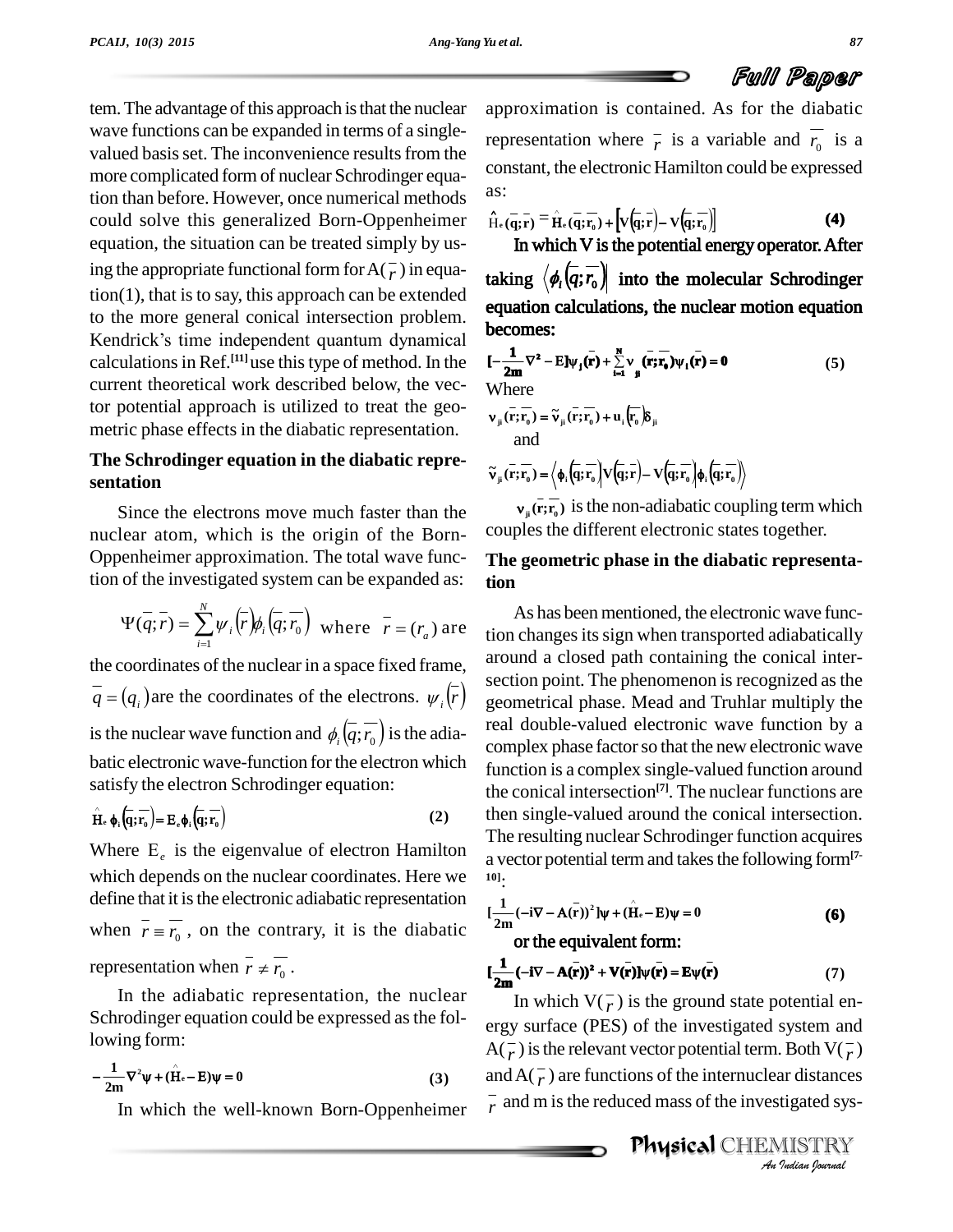# Full Paper

tem. It should be noted that the nuclear Schrodinger equations(6) and (7) only incorporated the geometric phase effect in the adiabatic representation. The method described in Section 2.1 is used to deal with the geometric phase effect in the diabatic representation. To avoid the repetition of mathematical details in Refs.<sup>[8,9]</sup>, the derivation processes have been both the omitted and the deduced equation is given below:<br>  $[\frac{1}{2m}(-i\nabla - A(\vec{r}))^2 - E]\psi_j(\vec{r}) + \sum_{i=1}^{N} v(\vec{r}; \vec{r}_0)\psi_i(\vec{r}) = 0$  (8)

$$
\left[\frac{1}{2m}(-i\nabla - A(\mathbf{r}))^2 - E\right]\psi_j(\mathbf{r}) + \sum_{i=1}^N \mathbf{v}_i(\mathbf{r}; \mathbf{r}_0) \psi_i(\mathbf{r}) = 0 \tag{8}
$$

The equation has a new expression, in which  $v_{ji}(r; r_0)$  has the same physical meaning as the counterpart in the adiabatic representation. The new equation takes the geometric phase effect into consider ation in the diabatic representation. It is the first Schrodinger equation that incorporates both the geometric phase effects and other non-adiabatic factors.

#### **DISCUSSIONS**

state and exceeds 600 cm<sup>-1</sup> for higher vibrational eff *I* com<sup>-1</sup> for h<br>*Indian Indiane*<br>*IIII* obtaine<br>*IIIII Indian hournal* The incorporation of geometric phase effects is independent of the treatment of electronic Hamilto nian in the diabatic representation, therefore, current theoretical deduction is reasonable and practi cal applications are feasible. In this part, we dis cuss the possible applications of the new equation. Let us take the research in molecular spectra as an example, an accurate theoretical prediction of the vibrational spectra for a pure nitrogen ring, say, cy clic- $N<sub>3</sub>$  molecule, is obtained up to the energy of the  ${}^{2}A_{2}/{}^{2}B_{1}$  conical intersection in Ref.<sup>[30]</sup>. A coupledchannel approach using the hyperspherical coordi nates and the recently published ab initio potential energy surface of Ref.<sup>[31]</sup> is employed including the P<sup>roce</sup> geometric phase effects.All vibrational energies are analyzed and assigned in terms of the normal vibration mode quantum numbers.The magnitude of the geometric phase effect is determined for each state, compared with the one neglecting the geometric phase effects. One of the main results is that it is equal to 100 cm-1 for the lowest-lying vibrational states, which confirms the existence of the geometric phase effects in the cyclic- $N_3$ . However, all the tion d theoretical results are still obtained in the adiabatic

Physical CHEMISTRY

representation and different theoretical results will appear after incorporating the geometric phase effects (GPE) in the diabatic representation. The rea son is that the traditional nuclear motion equation has ignored the geometric phase in the diabatic representation whereas the new equation incorporates both the geometric phase effects and other nonadia batic factors in the diabatic representation. Therefore, someone who performs such calculations will demonstrate a valuable theoretical work and tell us a new story.

Another possible application direction is the investigation of geometric phase effects induced photodissociation dynamics. The geometric phase effects have been observed in the photodissociation of phenol. **[32]** The mode specific Phenoxyl radicals formation is resulted from the geometric phase effect at the conical intersection between the ground and first excited state potential energy surfaces. The geometric phase effects on photodissociation dynamics at a two-dimensional symmetry-allowed coni cal intersection (CI) was also investigated re cently. **[33]** If the newly derived equation(8) is put into use in those work effectively, there will be more fruitful results.

#### **CONCLUSION**

In this work, the geometric phase is considered in the diabatic representation. A new equation is derived for the nuclear motion. Since the new equation incorporates both the geometric phase effects and other nonadiabatic factors, new algorithms or procedures could be developed in the near future. The particularity of the new nuclear motion equation lies in the nonadiabatic coupling terms and the geometric phase vector term. Therefore, it could be generalized to many problemsin nonadiabatic chemistry containing the conical intersections. The new equation is also the first equation in the diabatic representation, which deals with the geometric phase effects. Overall, this new equation could bring out new results in molecular spectra, molecular reaction dynamics as well as photodissociation dynamics.